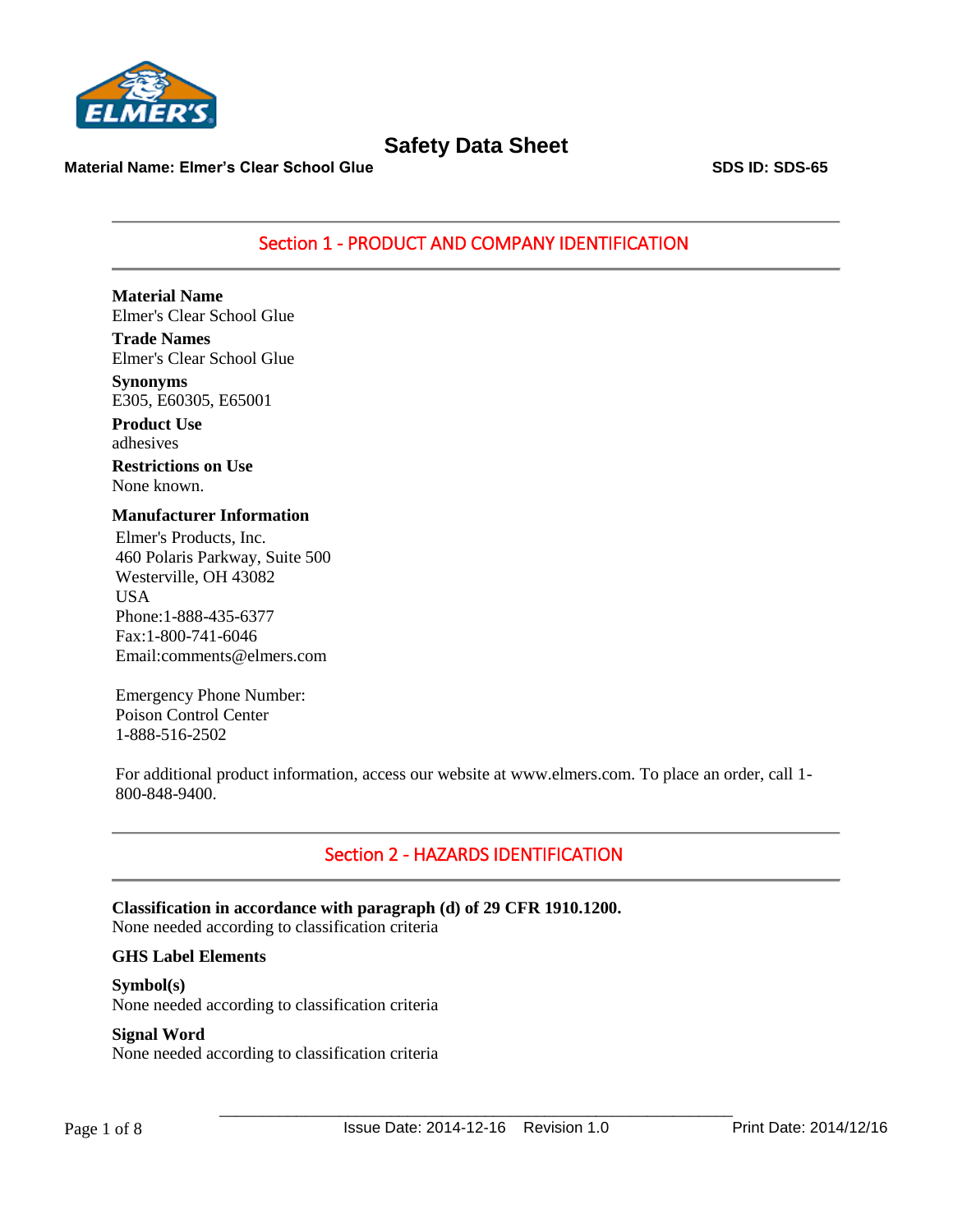

### **Material Name: Elmer's Clear School Glue SDS ID: SDS-65** SDS ID: SDS-65

### **Hazard Statement(s)**

None needed according to classification criteria

### **Precautionary Statement(s)**

### **Prevention**

None needed according to classification criteria

### **Response**

None needed according to classification criteria

#### **Storage**

None needed according to classification criteria

### **Disposal**

Dispose of contents/container in accordance with local/regional/national/international regulations

# Section 3 - COMPOSITION / INFORMATION ON INGREDIENTS

| <b>Component Name</b>   | <b>Percent</b> |
|-------------------------|----------------|
| Non-hazardous substance | OC.            |

# Section 4 - FIRST AID MEASURES

### **Inhalation**

If adverse effects occur, remove to uncontaminated area. If discomfort persists, contact a physician.

### **Skin**

If on skin, wash immediately with plenty of soap and water. Get medical attention if irritation develops.

### **Eyes**

Remove contact lenses, if present and easy to do. IMMEDIATELY wash with large amounts of warm water, occasionally lifting upper and lower lids, until no evidence of chemical remains (at least 15-20 minutes). Get medical attention immediately.

### **Ingestion**

Rinse mouth thoroughly with water. Never give anything by mouth to an unconscious or convulsive person. Do NOT induce vomiting. Immediately call a POISON CENTER or doctor/physician.

### **Most Important Symptoms/Effects**

### **Acute**

No information on significant adverse effects.

### **Delayed**

No information on significant adverse effects.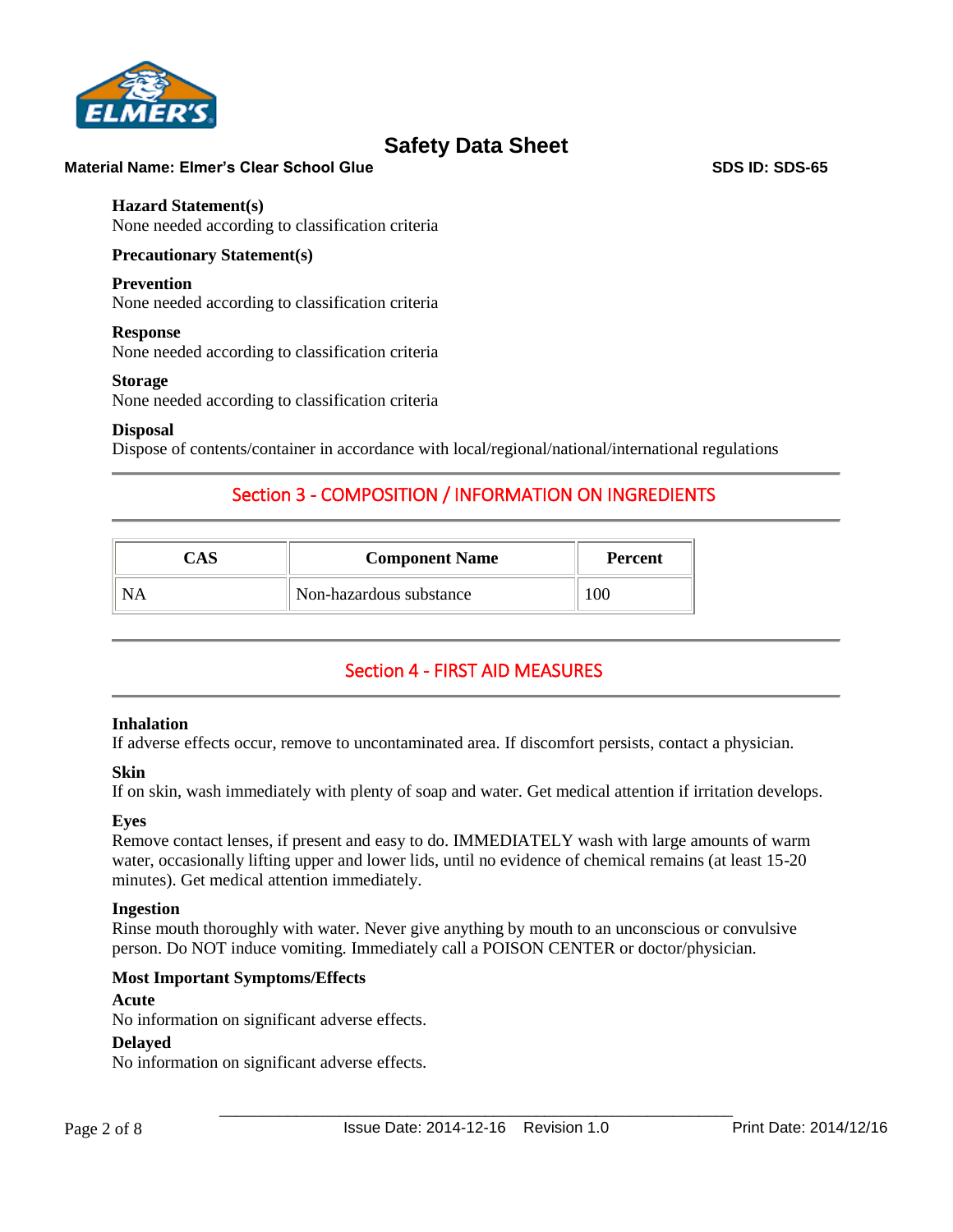

**Material Name: Elmer's Clear School Glue SDS ID: SDS-65** SDS ID: SDS-65

## Section 5 - FIRE FIGHTING MEASURES

**Extinguishing Media Suitable Extinguishing Media** carbon dioxide, regular dry chemical, regular foam, water

**Unsuitable Extinguishing Media** None known.

**Hazardous Combustion Products** oxides of carbon

**Special Protective Equipment and Precautions for Firefighters** Slight fire hazard.

### **Fire Fighting Measures**

Move container from fire area if it can be done without risk. Avoid inhalation of material or combustion by-products. Stay upwind and keep out of low areas.

## Section 6 - ACCIDENTAL RELEASE MEASURES

### **Personal Precautions, Protective Equipment and Emergency Procedures**

Wear personal protective clothing and equipment. See Section 8 for personal protection information.

### **Methods and Materials for Containment and Cleaning Up**

Stop leak if possible without personal risk. Absorb with earth, sand or other non-combustible material and transfer to container. Collect spilled material in appropriate container for disposal.

## Section 7 - HANDLING AND STORAGE

### **Precautions for Safe Handling**

Use only with adequate ventilation. Wash thoroughly after handling.

### **Conditions for Safe Storage, Including any Incompatibilities**

None needed according to classification criteria Store in accordance with all current regulations and standards. Keep separated from incompatible substances.

### **Incompatible Materials**

oxides of carbon.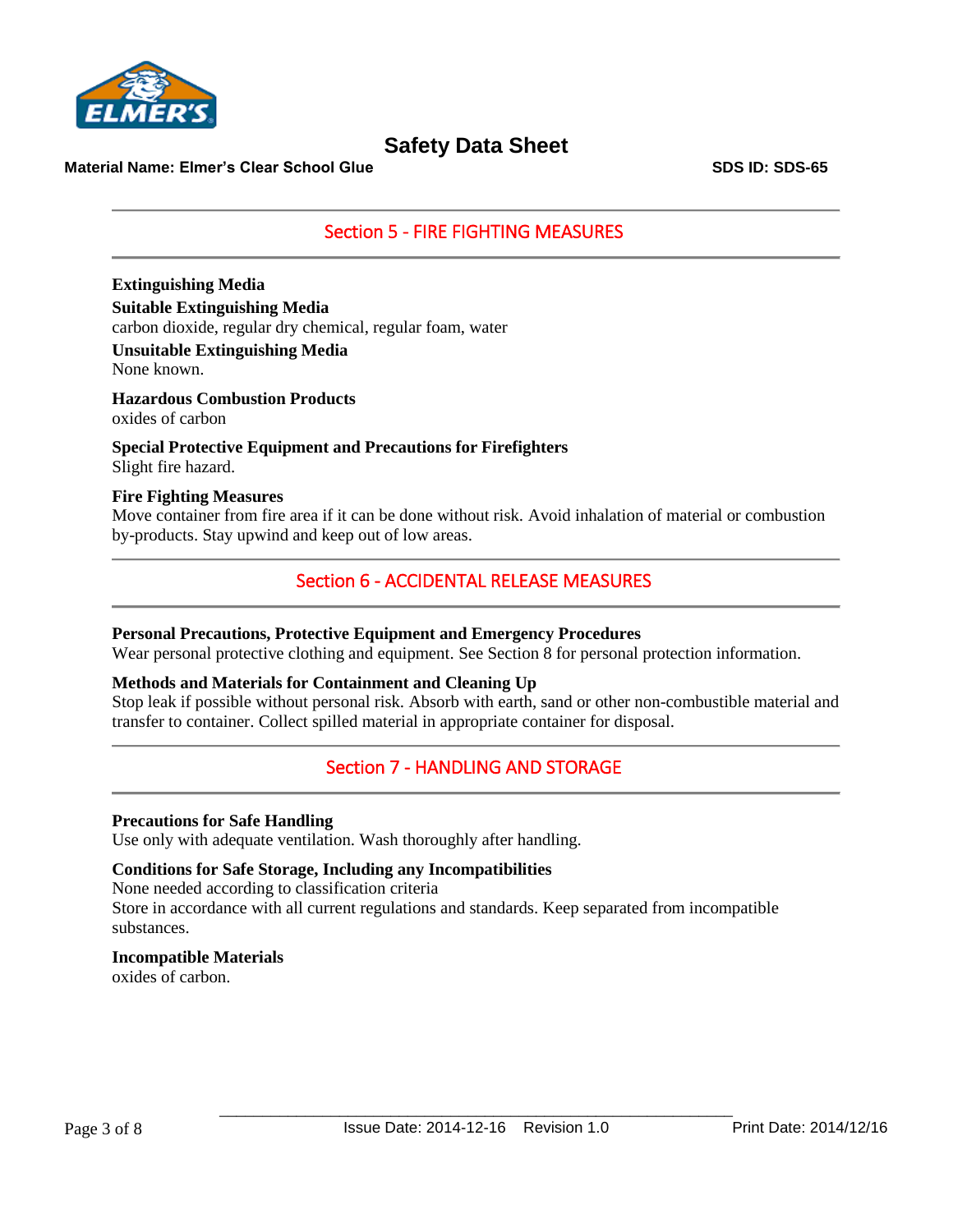

**Material Name: Elmer's Clear School Glue SDS ID: SDS-65**

# Section 8 - EXPOSURE CONTROLS / PERSONAL PROTECTION

### **Component Exposure Limits**

ACGIH, NIOSH, EU, OSHA (US) and Mexico have not developed exposure limits for any of this product's components

### **Biological limit value**

There are no biological limit values for any of this product's components.

### **Engineering Controls**

Based on available information, additional ventilation is not required. Ensure compliance with applicable exposure limits.

### **Individual Protection Measures, such as Personal Protective Equipment**

### **Eye/face protection**

Wear splash resistant safety goggles. Provide an emergency eye wash fountain and quick drench shower in the immediate work area.

### **Skin Protection**

Protective clothing is not required under normal conditions.

#### **Respiratory Protection**

No respirator is required under normal conditions of use. Under conditions of frequent use or heavy exposure, respiratory protection may be needed.

### **Glove Recommendations**

Protective gloves are not required under normal conditions.

| <b>Appearance</b>            | liquid        | <b>Physical State</b>            | Liquid        |
|------------------------------|---------------|----------------------------------|---------------|
| Odor                         | mild odor     | Color                            | clear         |
| <b>Odor Threshold</b>        | Not available | pH                               | 4.5           |
| <b>Melting Point</b>         | Not available | <b>Boiling Point</b>             | 100 °C        |
| <b>Freezing point</b>        | $0^{\circ}C$  | <b>Evaporation Rate</b>          | Not available |
| <b>Boiling Point Range</b>   | Not available | <b>Flammability (solid, gas)</b> | Not flammable |
| <b>Autoignition</b>          | Not available | <b>Flash Point</b>               | Not available |
| <b>Lower Explosive Limit</b> | Not available | <b>Decomposition</b>             | Not available |
| <b>Upper Explosive Limit</b> | Not available | <b>Vapor Pressure</b>            | Not available |

# Section 9 - PHYSICAL AND CHEMICAL PROPERTIES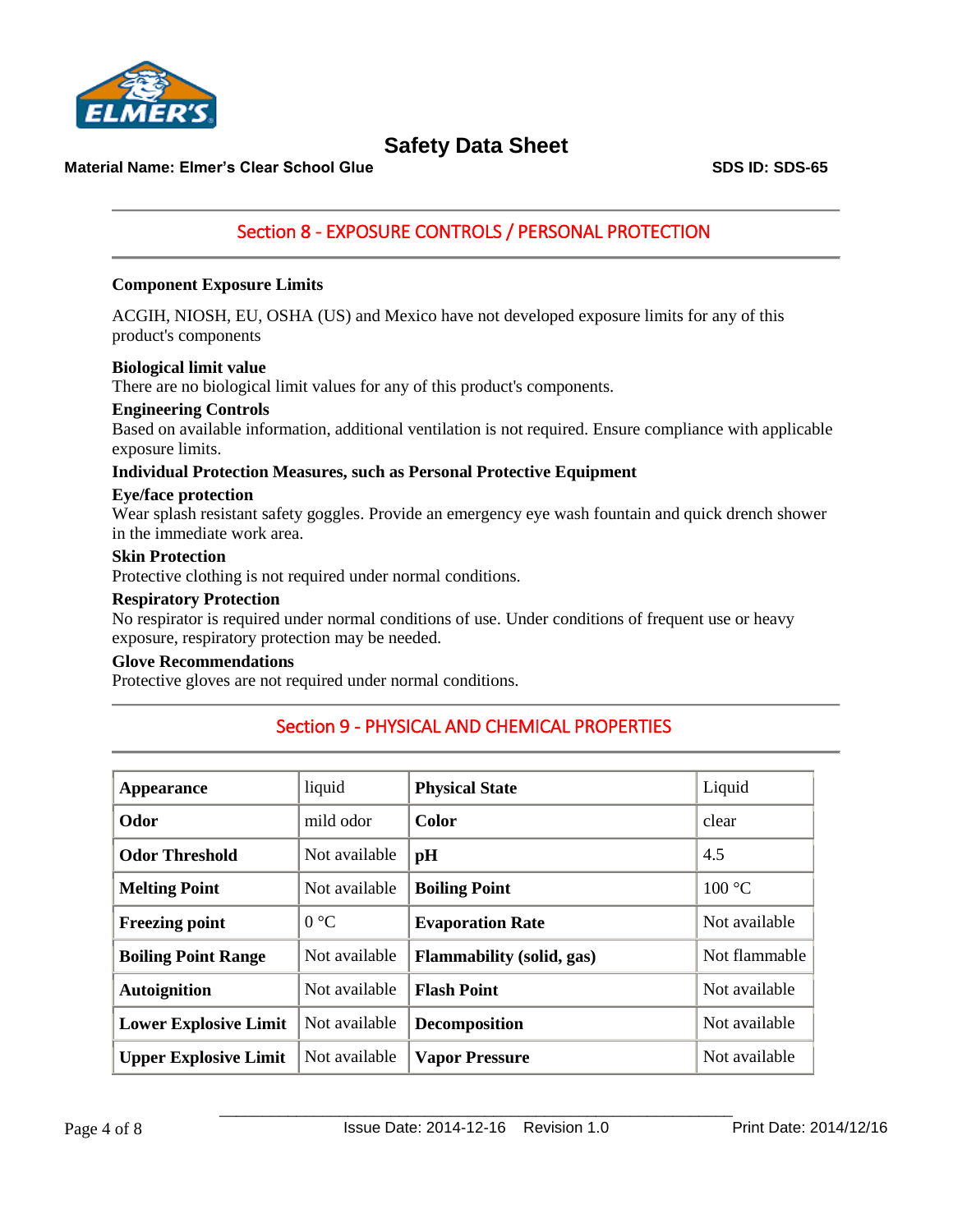

### **Material Name: Elmer's Clear School Glue SDS ID: SDS-65**

| <b>Vapor Density (air=1)</b> | Not available | <b>Specific Gravity (water=1)</b>             | 1.03          |
|------------------------------|---------------|-----------------------------------------------|---------------|
| <b>Water Solubility</b>      | miscible      | <b>Partition coefficient: n-octanol/water</b> | Not available |
| <b>Viscosity</b>             | Not available | <b>Solubility (Other)</b>                     | Not available |
| <b>Density</b>               | 8.6           | <b>Physical Form</b>                          | liquid        |

# Section 10 - STABILITY AND REACTIVITY

### **Reactivity**

No hazard expected.

### **Chemical Stability**

Stable at normal temperatures and pressure.

### **Possibility of Hazardous Reactions** Will not polymerize.

### **Conditions to Avoid**

Avoid heat, flames, sparks and other sources of ignition. Avoid contact with incompatible materials.

### **Incompatible Materials** strong oxidizing materials.

### **Hazardous decomposition products**

### **Combustion**

oxides of carbon

# Section 11 - TOXICOLOGICAL INFORMATION

### **Information on Likely Routes of Exposure**

**Inhalation** No information on significant adverse effects.

### **Skin Contact**

No information on significant adverse effects.

### **Eye Contact**

No information on significant adverse effects.

### **Ingestion**

No information on significant adverse effects.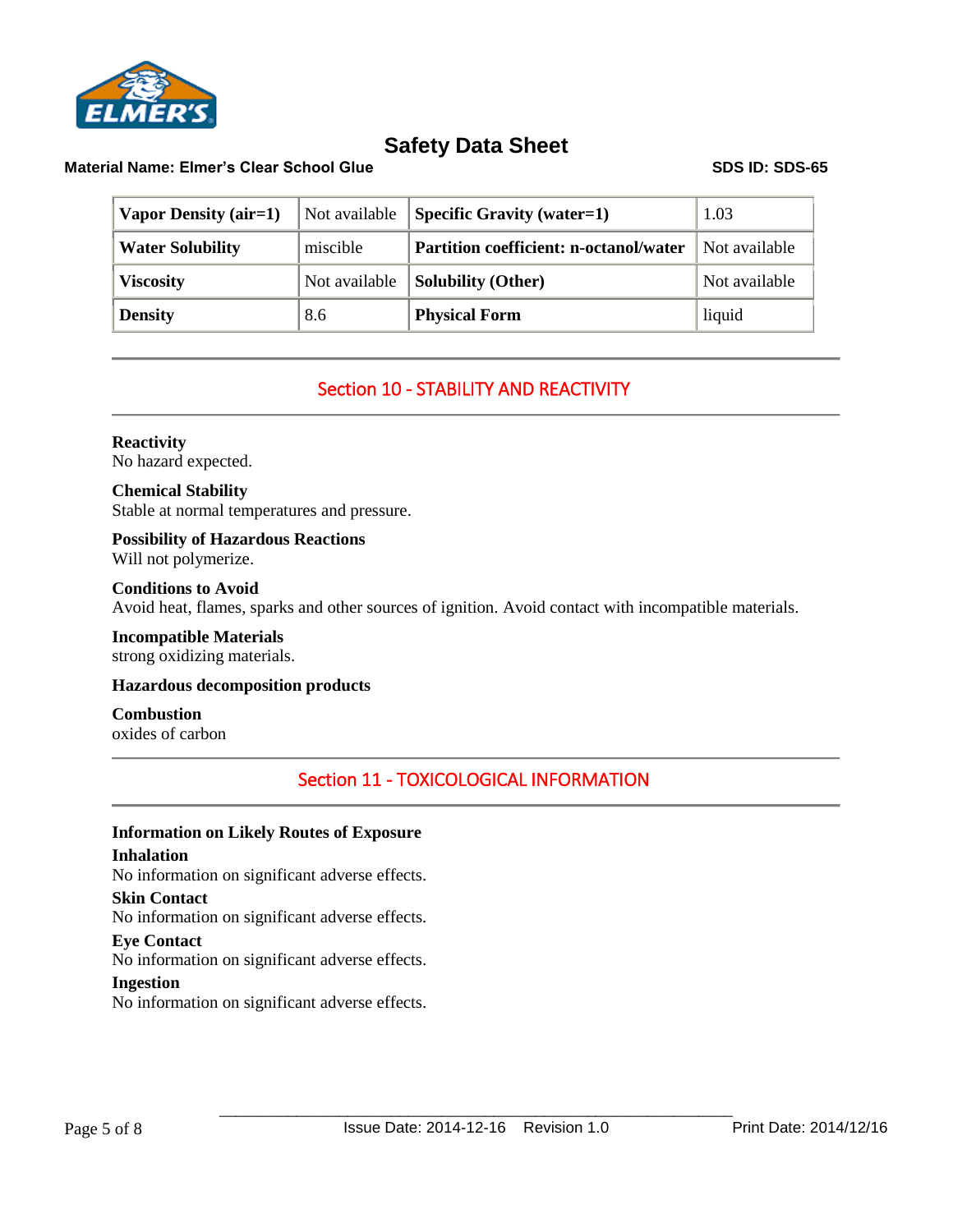

### **Material Name: Elmer's Clear School Glue SDS ID: SDS-65**

### **Acute and Chronic Toxicity**

### **Component Analysis - LD50/LC50**

The components of this material have been reviewed in various sources and no selected endpoints have been identified

### **Immediate Effects** No information on significant adverse effects.

**Delayed Effects** No information on significant adverse effects.

### **Irritation/Corrosivity Data**

No information on significant adverse effects.

### **Respiratory Sensitization** No information available for the product.

**Dermal Sensitization** No information available for the product.

**Component Carcinogenicity** None of this product's components are listed by ACGIH, IARC, NTP, DFG or OSHA

### **Germ Cell Mutagenicity** No information available for the product.

#### **Reproductive Toxicity** No information available for the product.

### **Specific Target Organ Toxicity - Single Exposure** No target organs identified.

### **Specific Target Organ Toxicity - Repeated Exposure** No target organs identified.

#### **Aspiration hazard** No data available.

#### **Medical Conditions Aggravated by Exposure** No data available.

## Section 12 - ECOLOGICAL INFORMATION

### **Component Analysis - Aquatic Toxicity**

No LOLI ecotoxicity data are available for this product's components

### **Persistence and Degradability**

No information available for the product.

### **Bioaccumulative Potential**

No information available for the product.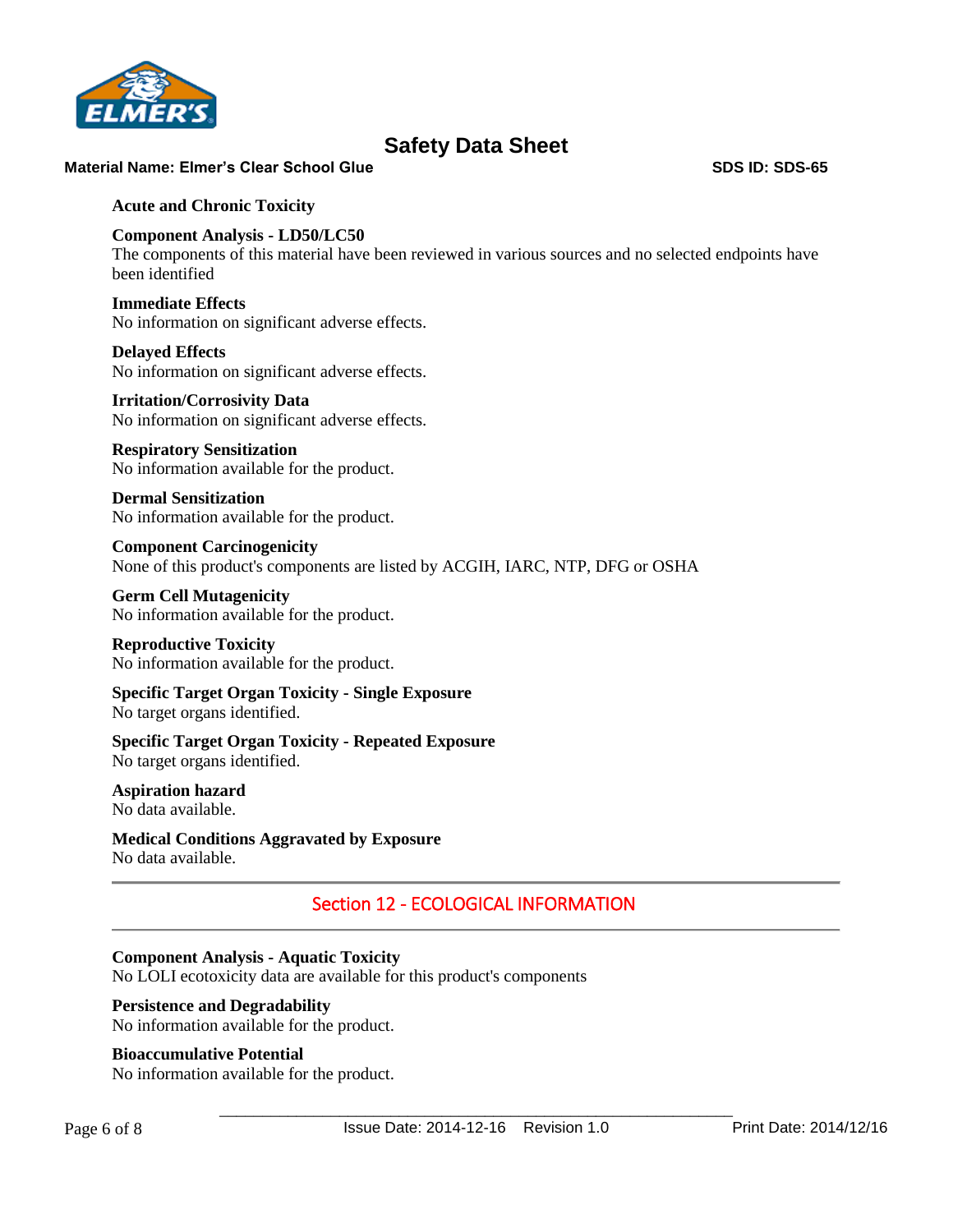

### **Material Name: Elmer's Clear School Glue SDS ID: SDS-65** SDS ID: SDS-65

### **Biodegradation**

No information available for the product.

Section 13 - DISPOSAL CONSIDERATIONS

**Disposal Methods** Dispose in accordance with all applicable regulations.

#### **Component Waste Numbers**

The U.S. EPA has not published waste numbers for this product's components

Section 14 - TRANSPORT INFORMATION

**US DOT Information: UN/NA #:** Not regulated.

**TDG Information: UN#:** Not regulated.

**IATA Information:** No Classification assigned.

## Section 15 - REGULATORY INFORMATION

### **U.S. Federal Regulations**

None of this products components are listed under SARA Sections 302/304 (40 CFR 355 Appendix A), SARA Section 313 (40 CFR 372.65), CERCLA (40 CFR 302.4), TSCA 12(b), or require an OSHA process safety plan.

**SARA Section 311/312 (40 CFR 370 Subparts B and C)**

**Acute Health:** No **Chronic Health:** No **Fire:** No **Pressure:** No **Reactivity:** No

### **U.S. State Regulations**

None of this product's components are listed on the state lists from CA, MA, MN, NJ or PA

### **Not listed under California Proposition 65**

### **Canada Regulations**

This product has been classified in accordance with the criteria of the Controlled Products Regulations (CPR) and the MSDS contains all of the information required by the CPR.

### **Canadian WHMIS Ingredient Disclosure List (IDL)**

The components of this product are either not listed on the IDL or are present below the threshold limit listed on the IDL.

### **WHMIS Classification**

Not a Controlled Product under Canada's Workplace Hazardous Material Information System.